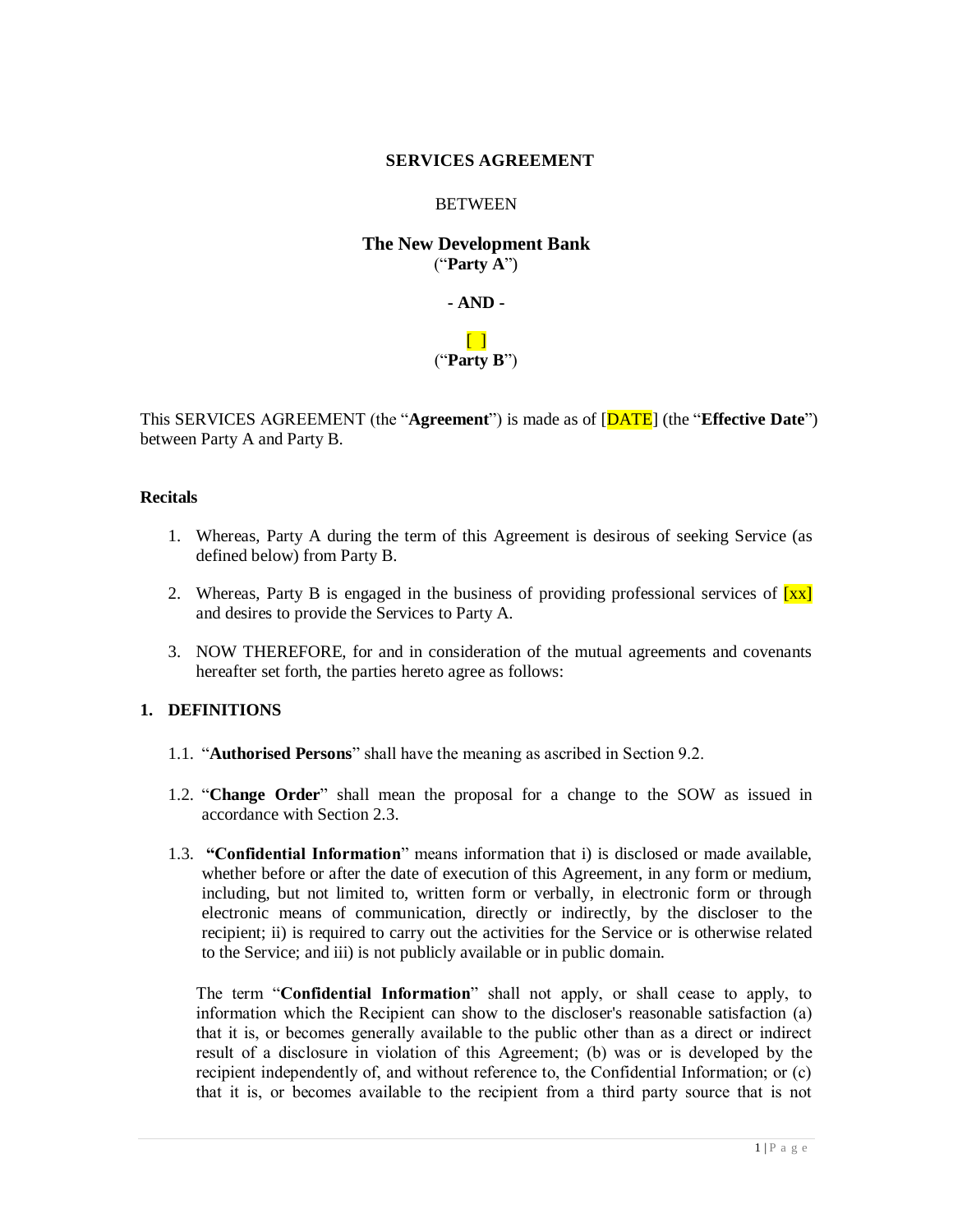connected with the discloser and that such source was not under any obligation of confidentiality in respect of that information.

- 1.4. "**Data**" means all information in hard copy or in electronic form, which is used in the performance of Services under this Agreement.
- 1.5. "**Intellectual Property Rights**" means all right, title and interest in and to any and all intellectual and industrial property, including: (a) any and all patents and applications therefore; (b) any and all inventions, trade secrets, design, methods, processes and knowhow; (c) any and all copyrights, copyrights registrations and applications therefore, and all other rights corresponding thereto throughout the world; (d) any and all trade names, corporate names, logos, common law trademarks, trademark registrations and applications therefore; and (e) any and all computer programs, applications or software whether in source, object or executable code and any proprietary rights in such programs, applications or software, including documentation and other materials or documents related thereto.
- 1.6. "**Service**" means a service as specified in the Statement of Work, which Party B provides to Party A under this Agreement.
- 1.7. "**Statement of Work**" or "**SOW**" means the Schedule "A" attached to this Agreement, including but not limited to the quote or fee estimate signed by Party A, as amended or modified between the parties from time to time, which describes the Service to be provided by Party B to Party A, including, among other items, the scope, roles and responsibilities, deliverables, acceptance of deliverables, schedule, assumption and other obligations of the parties, and any additional terms and conditions relating specifically to such Service.
- 1.8. "**Third Party**" means any individual or legal person other than Party A, Party B and the Authorised Persons, to whom the Confidential Agreement has been disclosed prior to written approval of Party A. The term "Third Parties" shall be construed and interpreted accordingly.

## **2. SCOPE OF SERVICES:**

- 2.1. **Agreement to Perform Services:** Party B agrees to provide the Services as specifically described in the SOW during the term of this Agreement.
- 2.2. **Conflict:** In the event of any conflict between this Agreement and the SOW or other agreement or document between the Parties, including a Change Order, this Agreement shall prevail, to the limited extent of the conflict.
- 2.3. **Change Orders:** Any addition or modification to the Service under the SOW shall be accomplished through the use of a "Change Order". A Change Order must be in writing. Either party can raise a change request. The procedure for creating a Change Order is as follows:
	- 2.3.1.Party A shall submit a written request to Party B specifying the additions or modifications to the Service under the SOW (the "Change Notice");
	- 2.3.2.Party B shall add or modify the Service as requested by Party A and shall prepare and submit an amendment to the SOW (the "**Change Order**") to Party A which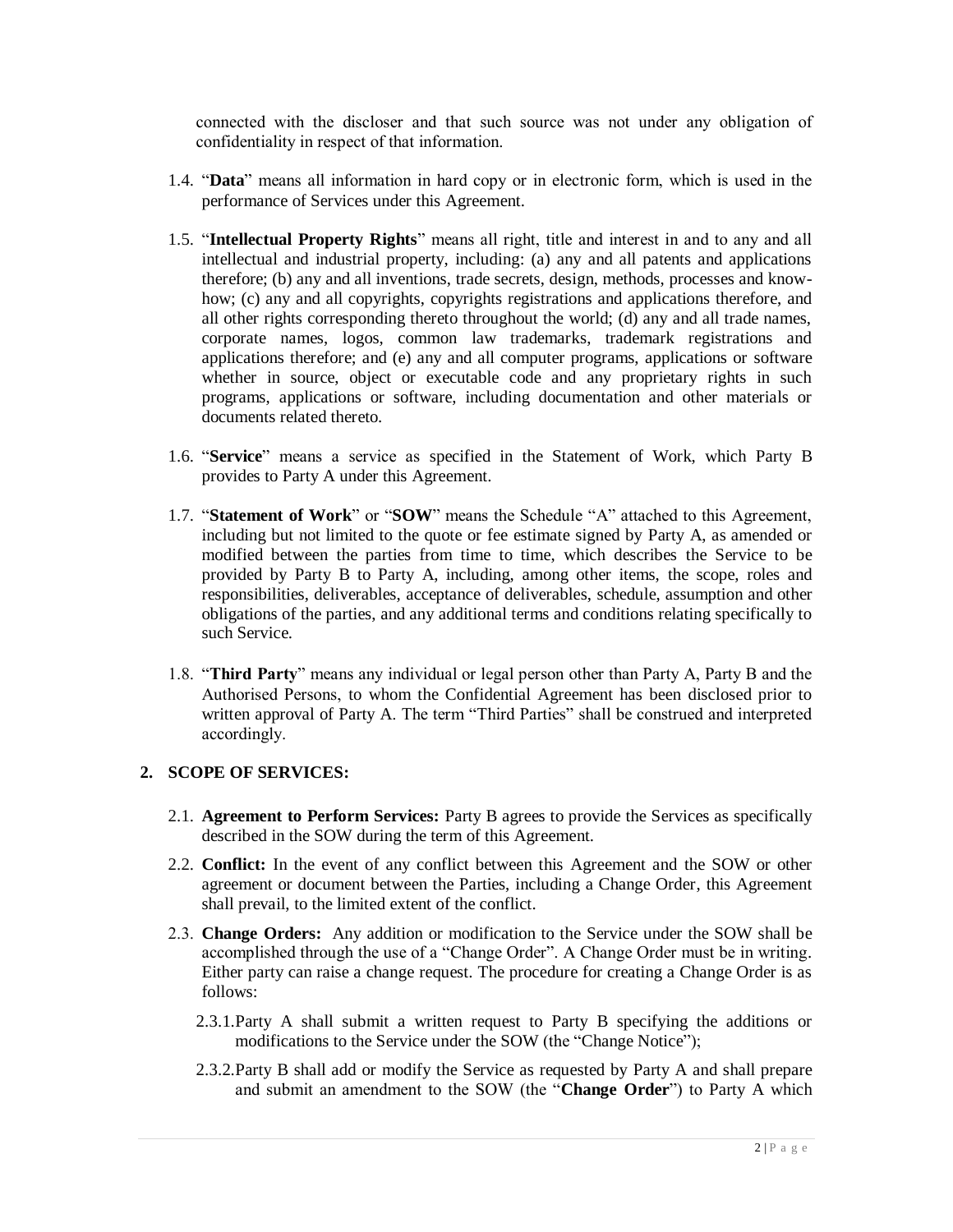shall include a description of the changes to the Service pursuant to the Change Notice and any additional fees (if any); and

2.3.3.Upon execution of the Change Order by an authorized representative of both parties, such Change Order shall be effective and shall become a part of the SOW.

#### **3. TERM, TERMINATION OF SERVICE**

- 3.1. **Term:** The term of this Agreement shall commence on the Effective Date and shall continue for a period of  $\begin{bmatrix} 1 & 1 \\ 1 & 1 \end{bmatrix}$  unless terminated earlier in accordance with the provisions of this Agreement.
- 3.2. **Termination of Agreement by Party A**: Party A may terminate without liability the Agreement, with or without cause, upon thirty (30) days' prior written notice to Party B.
- 3.3. **Termination of Agreement by Party B:** Party B may terminate this Agreement without liability on thirty (30) days' notice to Party A, if any amount due and payable by Party A under this Agreement is not paid on the payment date, except for amounts withheld pursuant to Section 4.6.
- 3.4. **Termination for Insolvency:** Either party may terminate this Agreement, in the event of any proceedings in bankruptcy, insolvency or winding up by or against the other party or for the appointment of an assignee or equivalent for the benefit of creditors or of a receiver or of any similar proceedings.
- 3.6. Following termination of this Agreement by either Party, Party A shall pay to Party Ball amounts due and payable for Services provided up to the date of termination.

## **4. FEES, INVOICING AND PAYMENT**

- 4.1. **Fees for Services:** Party A shall pay Party B for the Services provided by as specified in the SOW.
- 4.2. **Taxes:** Each party is responsible for its own income taxes, corporate taxes and other applicable taxes to parties.
- 4.3. **Expenses:** Subject to any limitations specified in the SOW and subject to Party A's policies, Party A shall pay or reimburse Party B for all pre-approved, out-of-pocket expenses reasonably incurred by Party B's personnel in performing the Service.
- 4.4. **Invoices:** Party B shall submit invoices to Party A as specified in the SOW detailing the amounts payable by Party A hereunder.
- 4.5. **Payment Term:** Party A shall remit payment to Party B within thirty (30) days following its receipt of each such invoice; provided that Party A may withhold payment of any amounts that are disputed by Party A in good faith pending resolution of the dispute.
- 4.6. **Dispute Notification:** In the event that Party A disputes the invoiced amount, Party A shall notify Party B reasons for disputing any amount within fifteen (15) days after receipt of applicable invoice, where upon Parties shall promptly seek to resolve the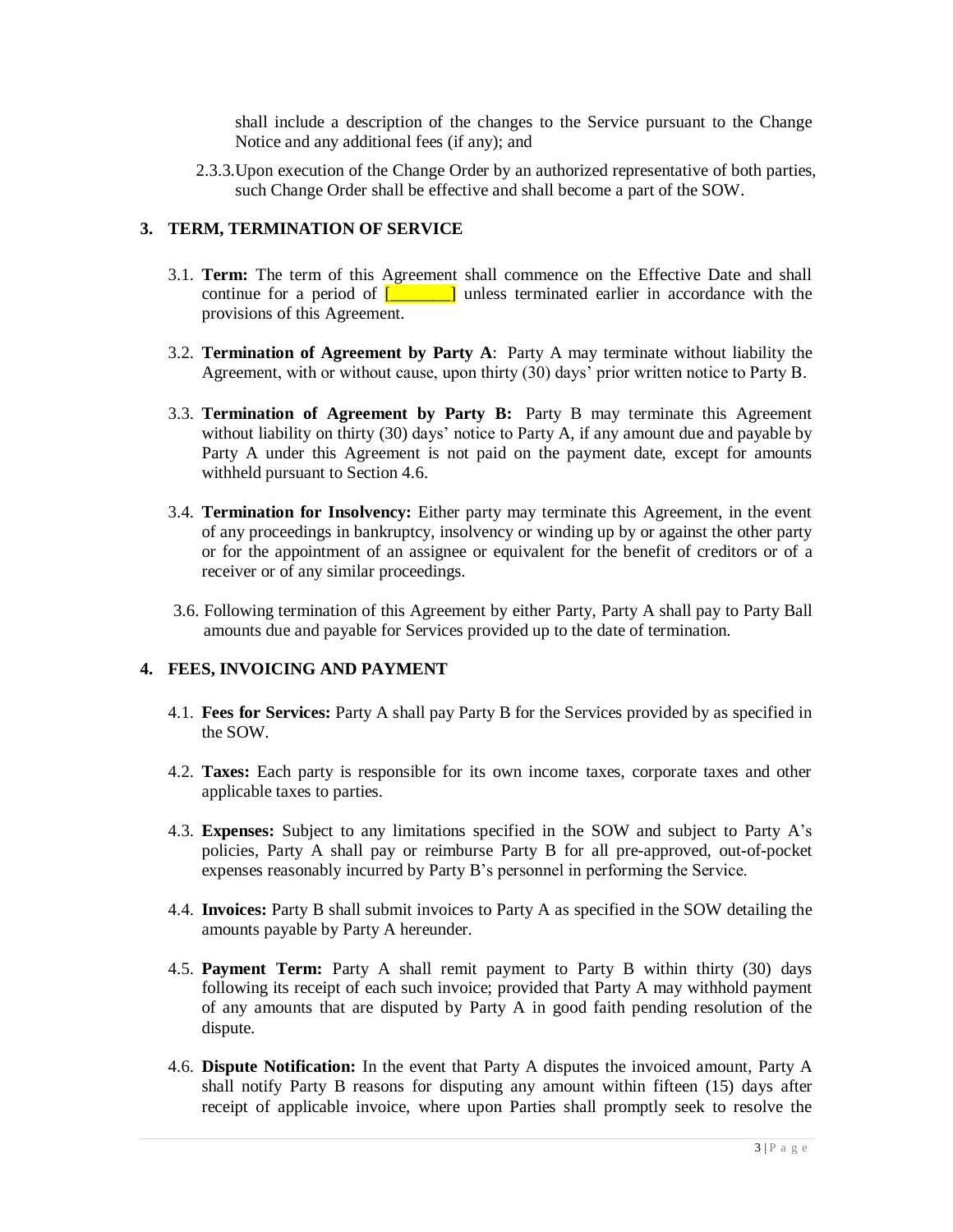dispute by mutual discussion. Any such dispute shall not relieve Party A from paying when due any undisputed portion of the invoice.

#### **5. Party B'S RESPONSIBILITIES, REPRESENATIONS AND WARRANTIES**

- 5.1. Party B agrees, represents, warrants, and undertakes:
	- **(1)** to perform the Services defined within the SOW; I) in accordance with generally accepted industry standards and practices and with the degree of care, diligence and skill that a reasonably prudent person would exercise in comparable circumstances in a timely and efficient manner, using appropriately qualified and experienced staff; and ii) in accordance with specific requirements as provided in the SOW;
	- **(2)** that it has all the rights, including Intellectual Property Rights in relation to the Services that are necessary to grant all the rights it purports to grant and perform all the obligations it agrees to perform under, and in accordance with the terms of this Agreement;
	- **(3)** to comply with all applicable laws and regulations, with respect to its activities and Services under this Agreement;
	- **(4)** to liaise with Party A through Party A's coordinator on matters related to the Services;
	- **(5)** to notify Party A, whenever practicable, if expenses beyond the defined charges within the SOW may be incurred;
	- **(6)** to invoice Party A according to the terms of this Agreement and the SOW for the Services performed;
	- **(7)** to, subject to Section 7.3, proceed according to Party A's reasonable instructions for the disposition of Party A's Data and supplies on the termination of this Agreement;
	- **(8)** that it has obtained all necessary corporate approvals to enter into this Agreement and that no consent, approval, or withholding of objection is required from any external authority with respect to the entering into of this Agreement; and
	- **(9)** that it is under no obligation or restriction, nor will it assume any such obligation or restriction, that would in any way interfere or conflict with any obligations under this Agreement.
- 5.2. **Correction of Errors**. Party B warrants that it will promptly and at its expense correct any errors for which Party B is responsible after it becomes aware of such error or upon written notice from Party A. If the prompt correction of the error is not possible, Party B shall provide a credit to Party A equivalent to the charge that would have been applicable for correcting that portion of the Service that is in error.

#### **6. Party A'S RESPONSIBILITIES, REPRESENTATIONS AND WARRANTIES**

6.1. Party A agrees, represents, warrants, and undertakes to: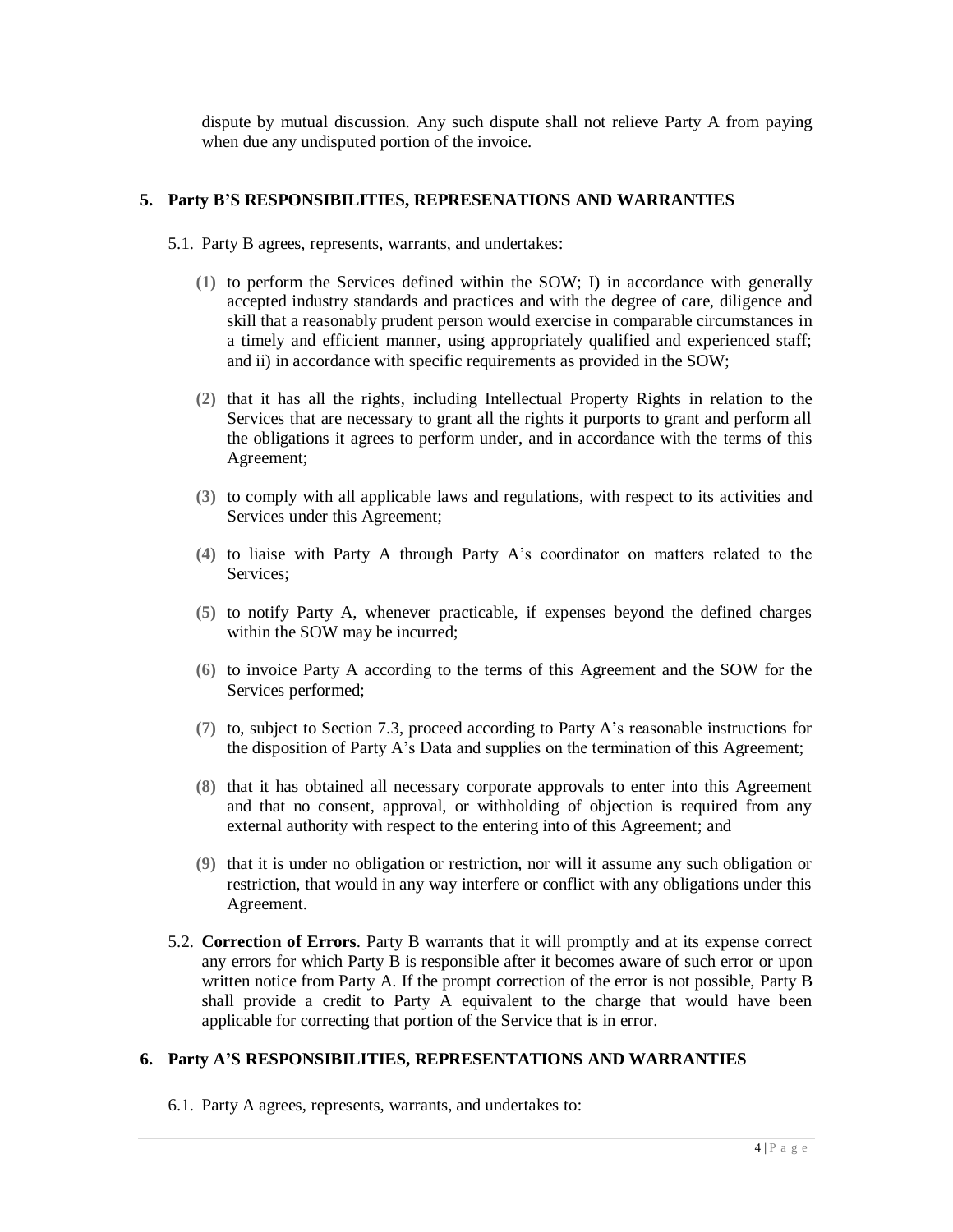- **(1)** Provide all necessary Data to Party B;
- **(2)** Ensure the accuracy and completeness of all Data supplied to Party B; and
- **(3)** identify a coordinator to liaise with Party B on matters related to the Services and authorize that coordinator to make decisions on behalf of Party A in relation to the implementation of this Agreement or any changes thereto;

## **7. DATA AND PRIVACY**

- 7.1. **Ownership, Compatibility and Security:** All Data supplied by Party A related to the performance of Service shall remain Party A's exclusive property. Party B shall be responsible or liable for the security or integrity of Party A's Data during transmission via public telecommunications facilities (including the Internet) or services by Party B.
- 7.2. **Privacy Laws:** The parties are each responsible for complying with any obligations applying respectively to them under the applicable data protection and personal information protection laws ("Privacy Laws") governing Party A's Data.
- 7.3. **Handling of Data after Termination:** Upon termination of this Agreement, Party B shall immediately return or delete any Data provided by Party A pursuant to this Agreement. Upon 10 days of written notice by Party A, Party B shall provide a written certification that the aforesaid actions have been duly carried out or have been caused to be carried out by Party B.

## **8. INTELLECTUAL PROPERTY RIGHTS**

- 8.1. All Intellectual Property Rights, owned by a party, its licensors or subcontractors as at the Effective Date of this Agreement shall continue to be owned by such party, its licensors or subcontractors and, except as expressly provided in this Agreement, the other party shall not acquire any right, title or interest in or to such Intellectual Property Rights.
- 8.2. Party B shall own all rights, title and interest in and to any materials created or developed by Party B or its subcontractors for its internal use or for assisting Party A in the provision of the Services and Party A shall own all rights, title and interest in and to any Intellectual Property Rights resulting or based on any work product created or developed exclusively for Party A by Party B under this Agreement if paid for by Party A.

## **9. CONFIDENTIALITY**

9.1. Party B will, and will cause the Authorised Persons and the Third Parties to, keep the Confidential Information in confidence, safeguarding it as private, and will not, without the prior written consent of Party A or except as expressly provided in this Agreement, disclose or use, in any manner whatsoever, in whole or in part, either directly or indirectly, the Confidential Information for any purpose other than implementing the Service. Party B further agrees that (i) each such person to whom it discloses the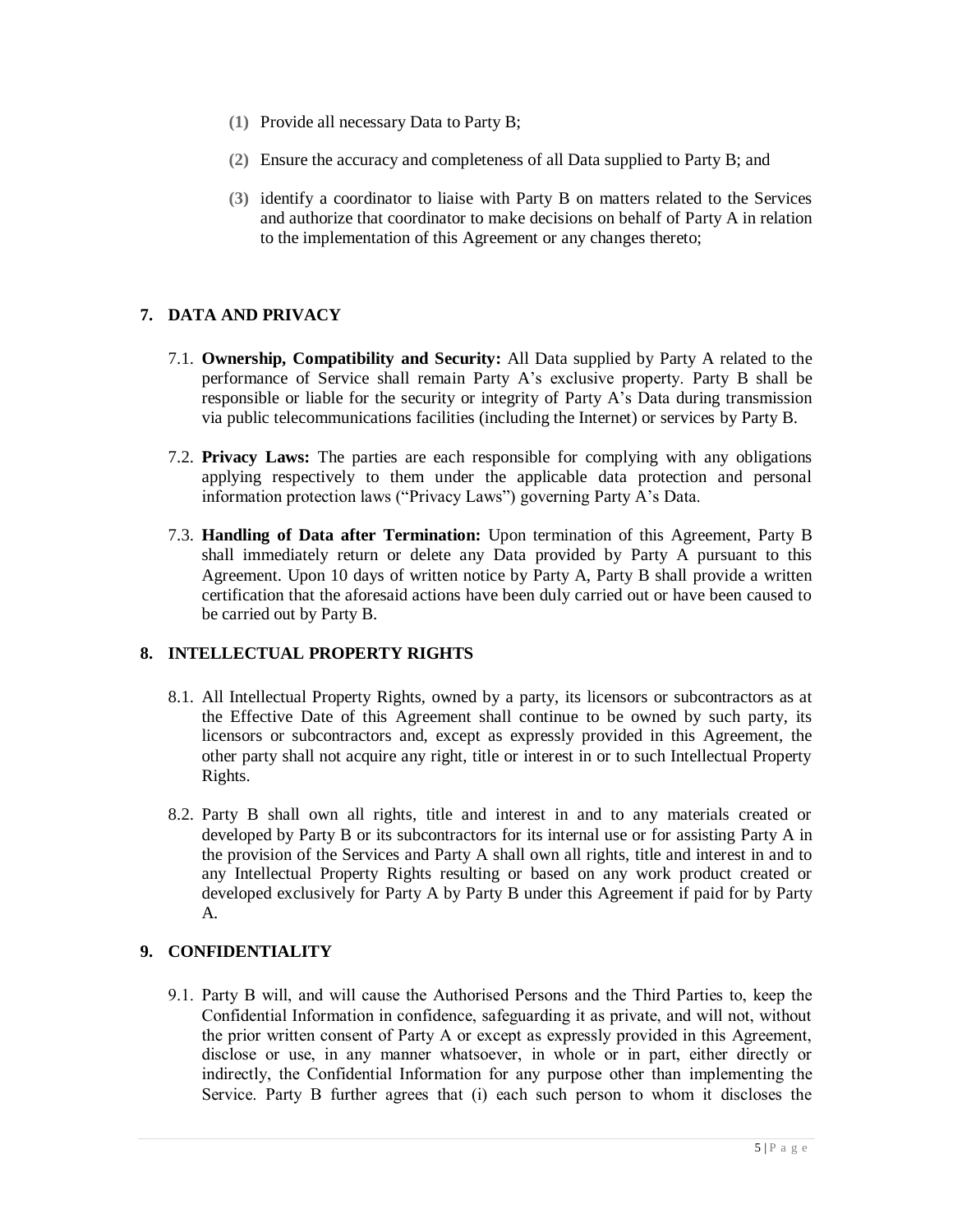Confidential Information shall comply with the obligations set out in this Agreement as if they were Party B, (ii) in case of disclosure to Third Parties, any such Third Party to whom disclosure is made shall enter into a confidentiality agreement with Party B on terms equivalent to those contained in this Agreement; and iii) Party B will be liable for an unauthorised disclosure, receipt, handling, use, keeping or adjustment of the Confidential Information that may take place as a result of the acts of Authorised Persons and/or Third Parties.

- 9.2. Party B shall only disclose the Confidential Information to those of its employees, agents and subcontractors as permitted in writing by Party A ("Authorised Persons") and who have a need to know and require access to the Confidential Information as may be necessary in the exercise of the Services under this Agreement.
- 9.3. Party B shall protect the Confidential Information in such a way as to prevent any unauthorised disclosure, receipt, handling, use, keeping or adjustment thereof by the Third Parties and Authorised Persons, as well as to comply with the obligations undertaken under this Agreement, professional standards, business practice and applicable law.
- 9.4. The Confidential Information shall not be transmitted with the use of unsecured telephone, telegraph or facsimile lines, as well as through the internet without taking protective measures satisfactory to Party A.
- 9.5. Party B shall promptly notify Party A of any unauthorized disclosure or threat of unauthorized disclosure of the Confidential Information that took place or may take place as a result of the acts of the Party B/ Authorised Persons/ Third Parties or that Party B became aware of. Party B shall also take all reasonable steps, at its own expense, required to prevent or stop the suspected/ threatened or actual breach of this Agreement.
- 9.6. The secrecy of Confidential Information disclosed pursuant to this Agreement shall be maintained for a period of five (5) years following disclosure thereof.

# **10. LIMITATION OF LIABILITY AND EXCLUSIONS**

- 10.1. Except for any liability set forth in this Agreement and subject to Section 10.3 and Section 10.4, neither party shall be liable to the other for any special, indirect, incidental, consequential, loss for profit, loss of business, exemplary or punitive damages whether in contract, tort or other theories of law, penalties or third party claims even if such party has been advised of the possibility of such damages.
- 10.2. Subject to Section 10.3 and Section 10.4, the total, cumulative liability of either Party A or Party B rising from or relating to this Agreement shall not exceed the total amount paid or payable for the Services under this Agreement that gives rise to such liability during the twelve (12) months preceding the date the claim first arose; provided, however, that this limitation shall not apply to any liability for damages arising from (a) willful misconduct, (b) negligence, or (c) indemnification against third party claims for infringement.
- 10.3. Nothing in this agreement excludes the either party's liability for fraud or fraudulent misrepresentation.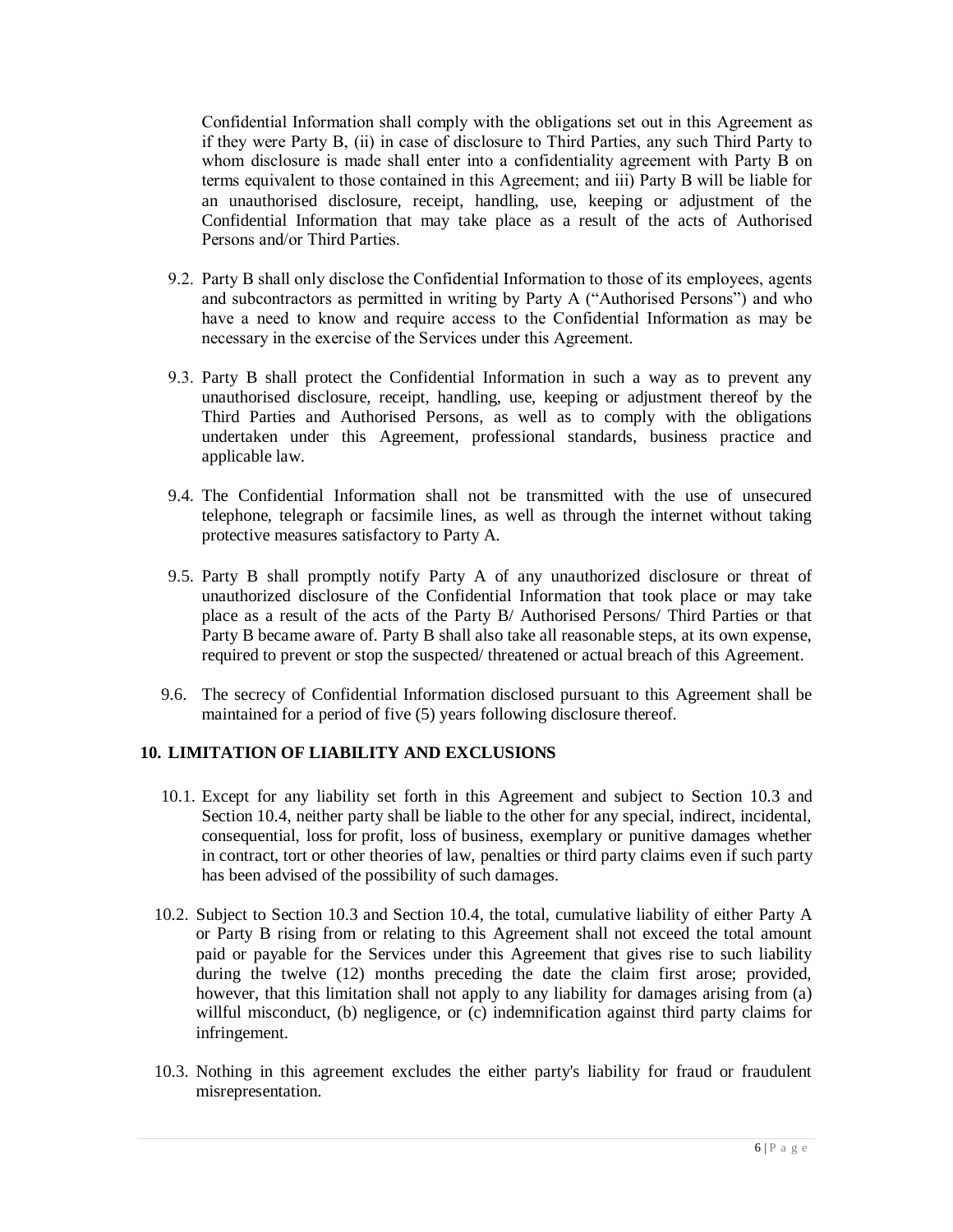- 10.4. The limitations of liability in this Article 10 shall not apply:
	- a) to Article 11 (Indemnity) of this agreement (whether in respect of performance of the indemnity or its breach);
	- b) any breach of any regulatory requirement by Party B which directly or indirectly results in the imposition of any fine or sanction on Party A or Party A otherwise incurring any liability;
	- c) any breach by either party of Article 7 (Data and Privacy), Article 8 (Intellectual Property Rights) and Article 9 (Confidentiality).
- 10.5. Both Parties will in all circumstances use their reasonable endeavors to mitigate any losses which are said to arise by reason of the breach, negligence or other default on the part of the other Party.

## **11. INDEMNITIES**

- 11.1. Subject to Article 10 of this Agreement, Party B will indemnify and hold harmless Party A and its affiliates, and their respective shareholders, directors, officers, agents and employees from and against any costs, losses, claims, actions, proceedings, damages, judgments, penalties, liabilities, expenses and other amounts of any kind or nature whatsoever (including ay direct, indirect or consequential losses, loss of profit, loss of reputation and all interest, penalties and legal fees and expenses) suffered or incurred by Party A arising out of or related to or resulting from any claim made against Party A for actual or alleged infringement of a third party's Intellectual Property Rights arising out of or in connection with the Services, their use of otherwise in relation to them, and action taken or permitted to be taken by Party A in reliance on instructions or orders received from Party B as to anything arising in connection with Party A's performance of its obligations under this Agreement.
- 11.2. Promptly after Party A receives notice of any claim for which it will seek indemnification pursuant to the Agreement, Party A will notify Party B of the claim in writing. Within fifteen (15) days after receiving Party A's notice of a claim, but no later than ten (10) days before the date on which any formal response to the claim is due, Party B will notify Party A in writing as to whether Party B acknowledges its indemnification obligation and elects to assume control of the defense and settlement of the claim (a "**Notice of Election**"). In issuing a Notice of Election, Party B waives any right of contribution against Party A unless the Notice of Election expressly states Party B believes in good faith that Party A may be liable for portions of the claim that are not subject to indemnification by Party B, in which case Party A will have the right to participate in the defense and settlement of the claim at its own expense using counsel selected by it.
- 11.3. If Party B timely delivers a Notice of Election, it will be entitled to have sole control over the defense and settlement of the claim except as provided in the immediately preceding paragraph. After delivering a timely Notice of Election, Party B will not be liable to Party A for any attorneys' fees subsequently incurred by Party A in defending or settling the claim. In addition, Party B will not be required to reimburse Party A for any amount paid or payable by Party A in settlement of the claim if the settlement was agreed to without the written consent of Party B.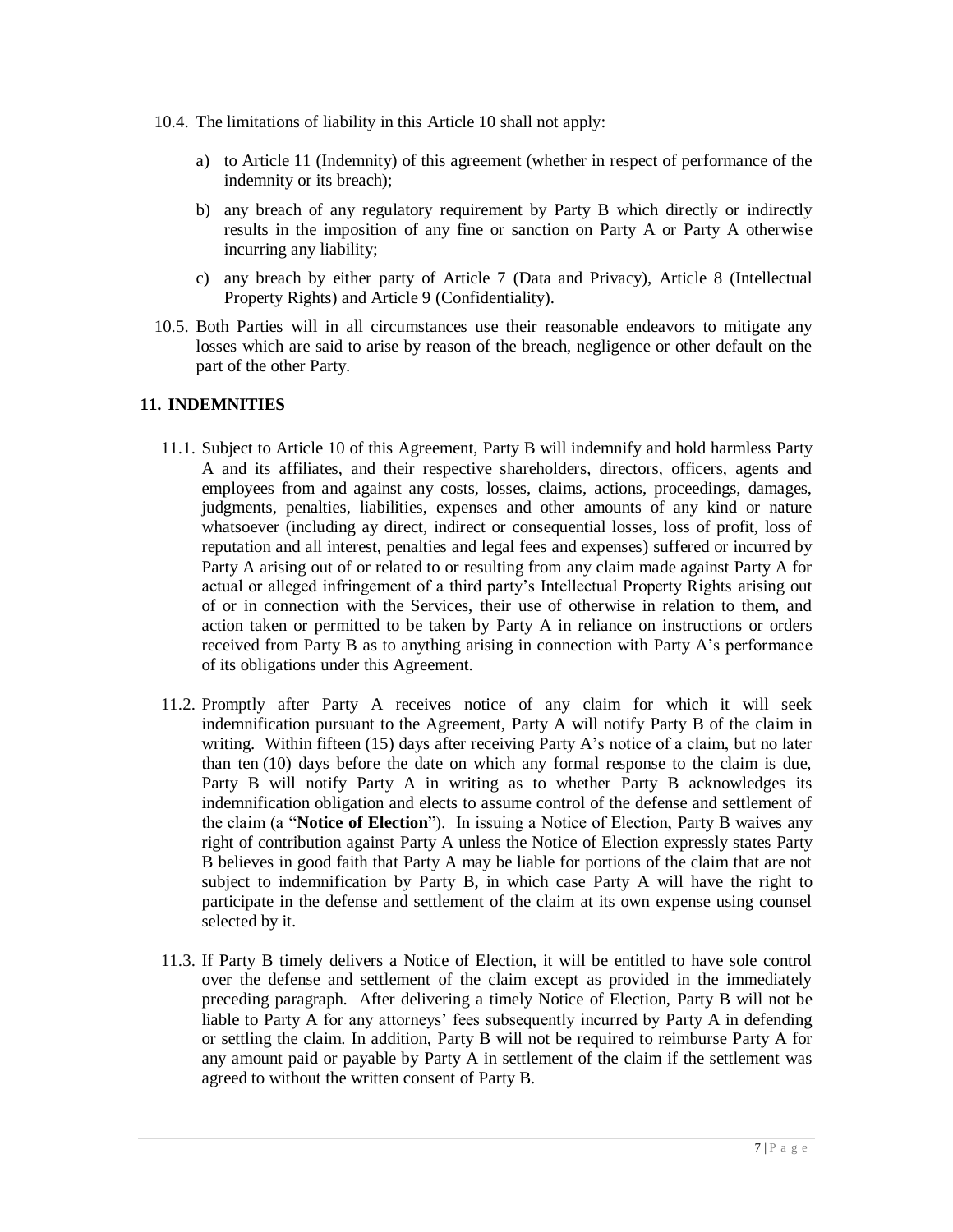11.4. If Party B does not deliver a timely Notice of Election for a claim, Party A may defend and/or settle the claim in such manner as it may deem appropriate, and Party B will promptly reimburse Party A upon demand for all losses suffered or incurred by Party A with respect to the claim.

#### **12. NOTICES**

12.1. Any notice or demand to be given by either party to the other under this Agreement will be in writing and may be delivered personally, by email, by facsimile or by first class prepaid mail to the following addresses:

If to Party A:

**The New Development Bank Attention: [ ] Tel: [ ] Email: [ ] Address: [ ]** If to Party B:

**[ ] Attention: [ ] Tel: [ ] Email: [ ] Address: [ ]**

Notices delivered in person, email or facsimile will be effective on the date of such delivery. Notices issued by mail will be effective on the third business day following the date that the envelope containing the notice is post-marked unless between the time of mailing and the time the notice is deemed effective there is an interruption in postal service, in which case, the notice will not be effective until actually received. In the event of a postal strike or lockout, notices or demands under this Agreement must be delivered personally or by facsimile.

## **13. GOVERNING LAW AND DISPUTE RESOLUTION**

- 13.1. This Agreement shall be governed by the laws of Hong Kong, excluding any laws that direct the application of laws of another jurisdiction.
- 13.2. If any dispute arising out of or relating to this Agreement (including any dispute under Section 4.6), is not resolved through mutual discussion or negotiations in good faith between the parties, the dispute shall be submitted to the Hong Kong International Arbitration Centre ("HKIAC") in accordance with the Arbitration Rules of the HKIAC ("HKIAC Rules") for the time being in force, which rules are deemed to be incorporated by reference in this clause. The seat of the arbitration shall be Hong Kong, People's Republic of China. The tribunal shall consist of three (3) arbitrators. The language of the arbitration shall be English. Notwithstanding any provisions of the HKIAC rules, the arbitral tribunal shall not be authorized to take or provide, and Party B shall not be authorized to seek from any judicial authority, any interim measures of protection or preaward relief against Party A. The Parties acknowledge and agree that no provision of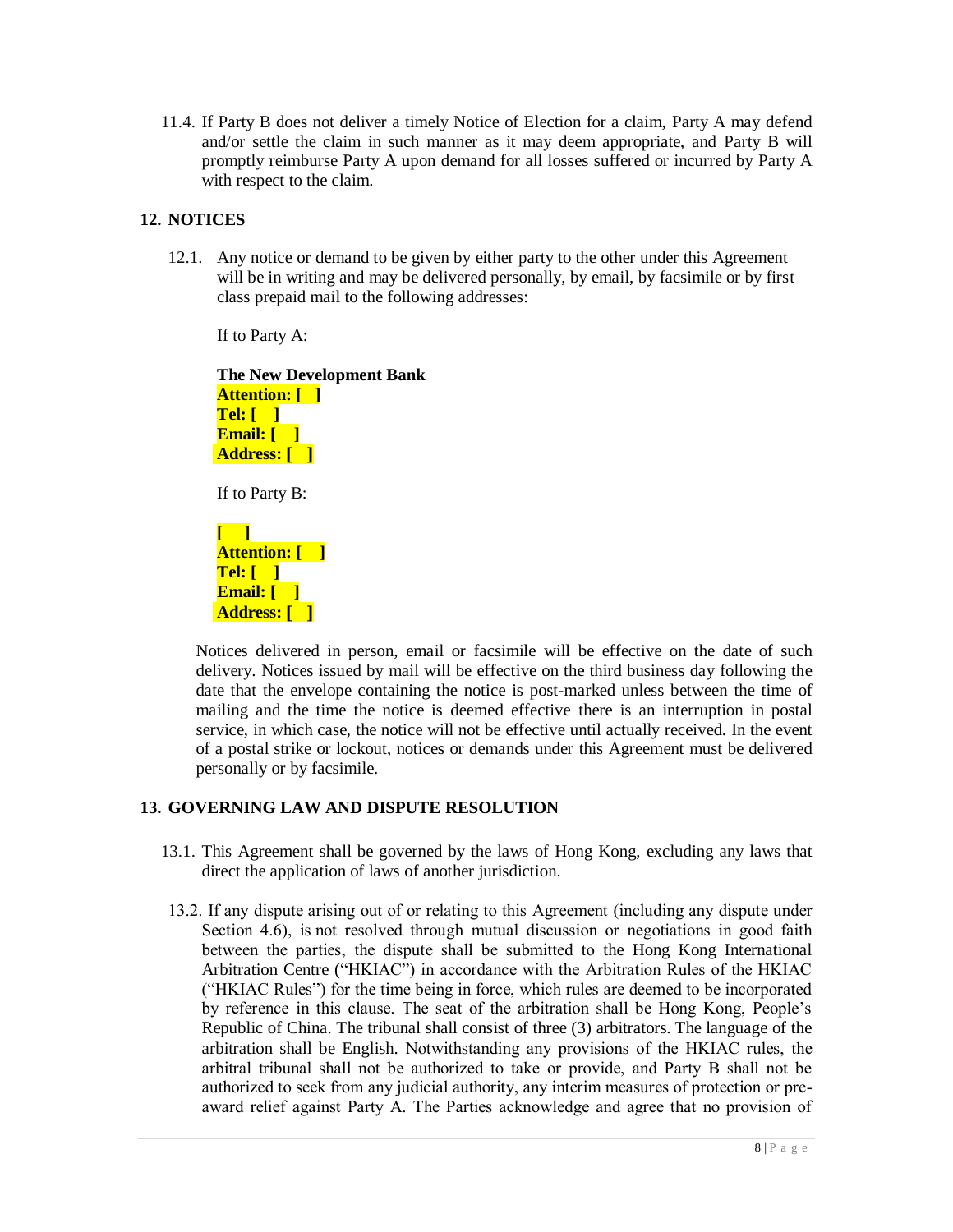this Agreement or of the HKIAC rules, nor the submission to arbitration by Party A, in any way constitutes or implies a waiver, termination or modification by Party A of any privilege, immunity or exemption of Party A granted in the Articles of Agreement, international conventions, or applicable law.

## **14. GENERAL**

- 14.1. Neither party will be responsible for any failure to fulfill its respective obligations under this Agreement due to causes beyond its reasonable ability to control (such as due to an event of fire, flood, earthquake, element of nature or act of God, civil disorders or any similar events commonly referred to as "**Force Majeure**") provided that either party affected by such cause has used and continues to use all reasonable efforts to perform its obligations and makes reasonable attempts to notify the other party in writing within three (3) business days of its inability to fulfill its obligations under this Agreement. Upon receipt of such notice, this Agreement shall be immediately suspended. If the period of non-performance exceeds thirty (30) days from the receipt of notice of the Force Majeure, the party who has not been so affected may terminate this Agreement by giving written notice.
- 14.2. This Agreement (including the SOW which is an integral part of this Agreement) constitutes the entire agreement between the parties concerning all the matters herein and supersedes all prior agreements, understandings, letters of intent, negotiations and discussions between the parties, whether oral or written. This Agreement cannot be amended or modified other than by a change made in writing and executed by the parties. No delay or omission by a party to exercise any right or power it has under this Agreement or to object to the failure of any covenant of the other party to be performed in a timely and complete manner, shall impair any such right or power or be construed as a waiver of any succeeding breach or any other covenant. All waivers must be in writing and signed by the party waiving its rights.
- 14.3. In the event that any portion of this Agreement is held by a court or an arbitrator of competent jurisdiction to be invalid or unenforceable, in any respect, then the remaining provisions of this Agreement, or the application of such provisions to persons or circumstances other than those as to which it is invalid or unenforceable shall not be affected thereby, and each such provision of this Agreement shall be valid and enforceable to the extent granted by law.
- 14.4. Obligations under this Agreement which by their nature would continue beyond the termination, cancellation or expiration of this Agreement shall survive termination, cancellation or expiration of this Agreement.
- 14.5. This Agreement may be executed in one or more counterparts, including by facsimile transmission, each of which when executed shall be deemed to be an original and all of which taken together shall constitute one and the same Agreement.
- 14.6. Party B is bound by the anti-corruption / anti-bribery clauses / principles that are applicable to their entity under the relevant laws / regulations or under their internal code of conduct. Party B is agreeable to provide access to Party A for any investigation at any stage during the course of agreement, if Party A is in receipt of any complaint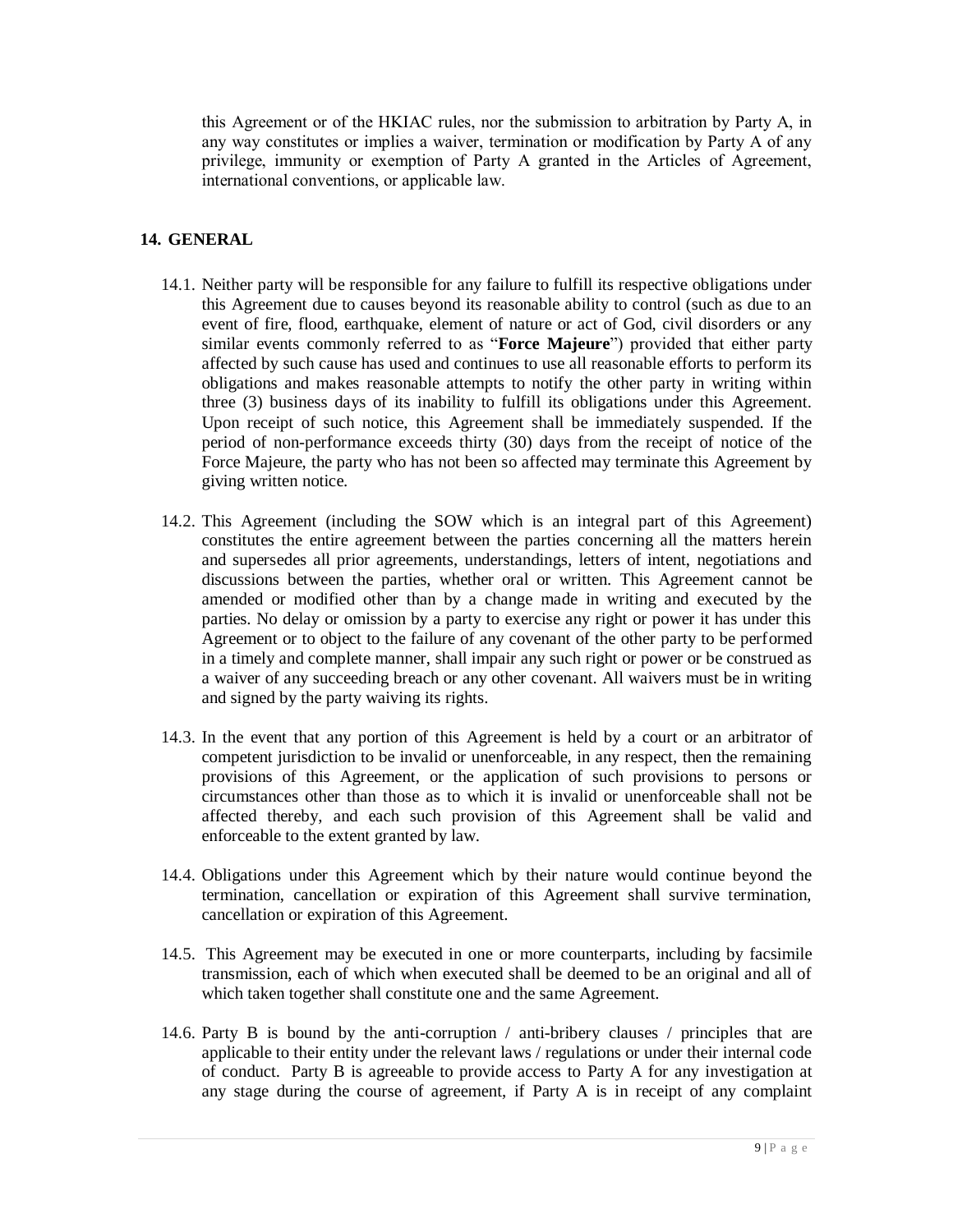relating to fraud /corruption related misconduct by Party B, while performing the Services for Party A.

- 14.7. The headings used in this Agreement are for the convenience of the Parties only and shall not be deemed a part of, or referenced in, construction of this Agreement.
- 14.8. This Agreement will be binding on the Parties hereto and their respective successors and assigns. Neither Party may assign the Agreement without the prior written consent of the other. Any assignment by operation of law, order of any court, or pursuant to any plan of merger, consolidation or liquidation, will be deemed an assignment for which prior consent is required and any assignment made without any such consent will be void and of no effect as between the Parties.
- 14.9. No amendment or change to this Agreement or any waiver or discharge or any rights or obligations under this Agreement will be valid unless in writing and signed by an authorized representative of the Party against which such amendment, change, waiver or discharge is sought to be enforced.
- 14.10. In the event that any provision of this Agreement conflicts with the law under which this Agreement is to be construed or if any such provision is held invalid by a competent authority, such provision will be deemed to be restated to reflect as nearly as possible the original intentions of the Parties in accordance with applicable law. The remainder of this Agreement will remain in full force and effect.
- 14.11. No person who is not a party to this Agreement shall have any rights to enforce any term of this Agreement.

In acceptance of the above

| Party A<br>(For The New Development Bank) | Party B<br>(For [<br>$\vert$ |
|-------------------------------------------|------------------------------|
| Name:                                     | Name:                        |
| <b>Title:</b>                             | Title:                       |
| Signature:                                | Signature:                   |
| Stamp:                                    | Stamp:                       |